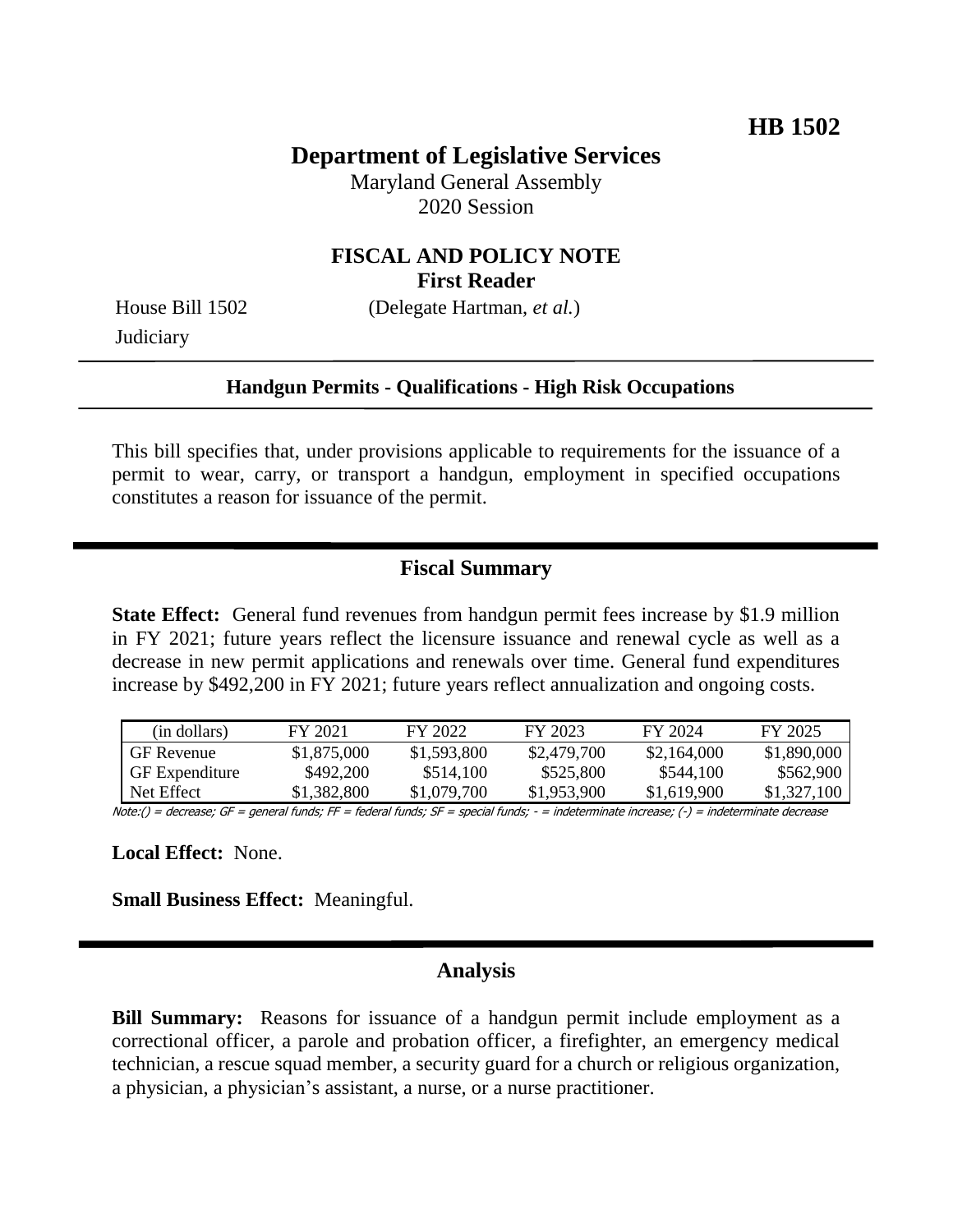**Current Law:** Generally, an applicant for a handgun permit must, among other requirements, have a good and substantial reason to wear, carry, or transport a handgun. "Good and substantial reason" includes a finding that the permit is necessary as a reasonable precaution against apprehended danger. Current law requirements and background relating to the issuance of handgun permits is summarized in the **Appendix – Handgun Permit Requirements – Current Law/Background**.

**State Revenues:** The Department of Legislative Services estimates that this bill increases new handgun permit applications by about 25,000 in fiscal 2021. Many correctional officers, parole and probation officers, and security guards for church and religious organizations already qualify for and have been issued handgun permits. However, individuals employed in the other specified occupations do not currently qualify for handgun permits, and research indicates that approximately 50,000 individuals in the State could be classified within those occupations. This estimate assumes that less than half of those individuals apply for a handgun permit as a result of the bill, as well as several correctional officers, parole and probation officers, and security guards for church and religious organizations who do not currently have a handgun permit.

Assuming an increase of about 25,000 permit applications in fiscal 2021, general fund revenues from handgun permit fees increase by an estimated \$1.9 million in fiscal 2021. By fiscal 2023, the increase in general fund revenues increases to an estimated \$2.5 million, reflecting fee revenue from both initial applications and renewals. By fiscal 2025, the increase in general fund revenues for initial applications and renewals decreases to \$1.9 million; this estimate assumes that, over time, initial handgun permit applications decline by 15% annually, and that the total number of permits renewed decreases by 10% annually. **Exhibit 1** shows the estimated increase in general fund revenues from additional handgun permit fees through fiscal 2025.

| <b>Exhibit 1</b>                                           |
|------------------------------------------------------------|
| <b>Estimated Handgun Permit Fee Revenue under the Bill</b> |

|                      | FY 2021                  | <b>FY 2022</b>           | FY 2023     | FY 2024     | FY 2025     |
|----------------------|--------------------------|--------------------------|-------------|-------------|-------------|
| New Apps.            | 25,000                   | 21,250                   | 18,063      | 15,353      | 13,050      |
| Fee Revenue          | \$1,875,000              | \$1,593,750              | \$1,354,688 | \$1,151,484 | \$978,762   |
| Renewals             | $\overline{\phantom{a}}$ | $\overline{\phantom{a}}$ | 22,500      | 20,250      | 18,225      |
| Fee Revenue          | $\overline{\phantom{a}}$ | $\overline{\phantom{a}}$ | 1,125,000   | 1,012,500   | 911,250     |
| <b>Total Revenue</b> | \$1,875,000              | \$1,593,750              | \$2,479,688 | \$2,163,984 | \$1,890,012 |

Source: Department of Legislative Services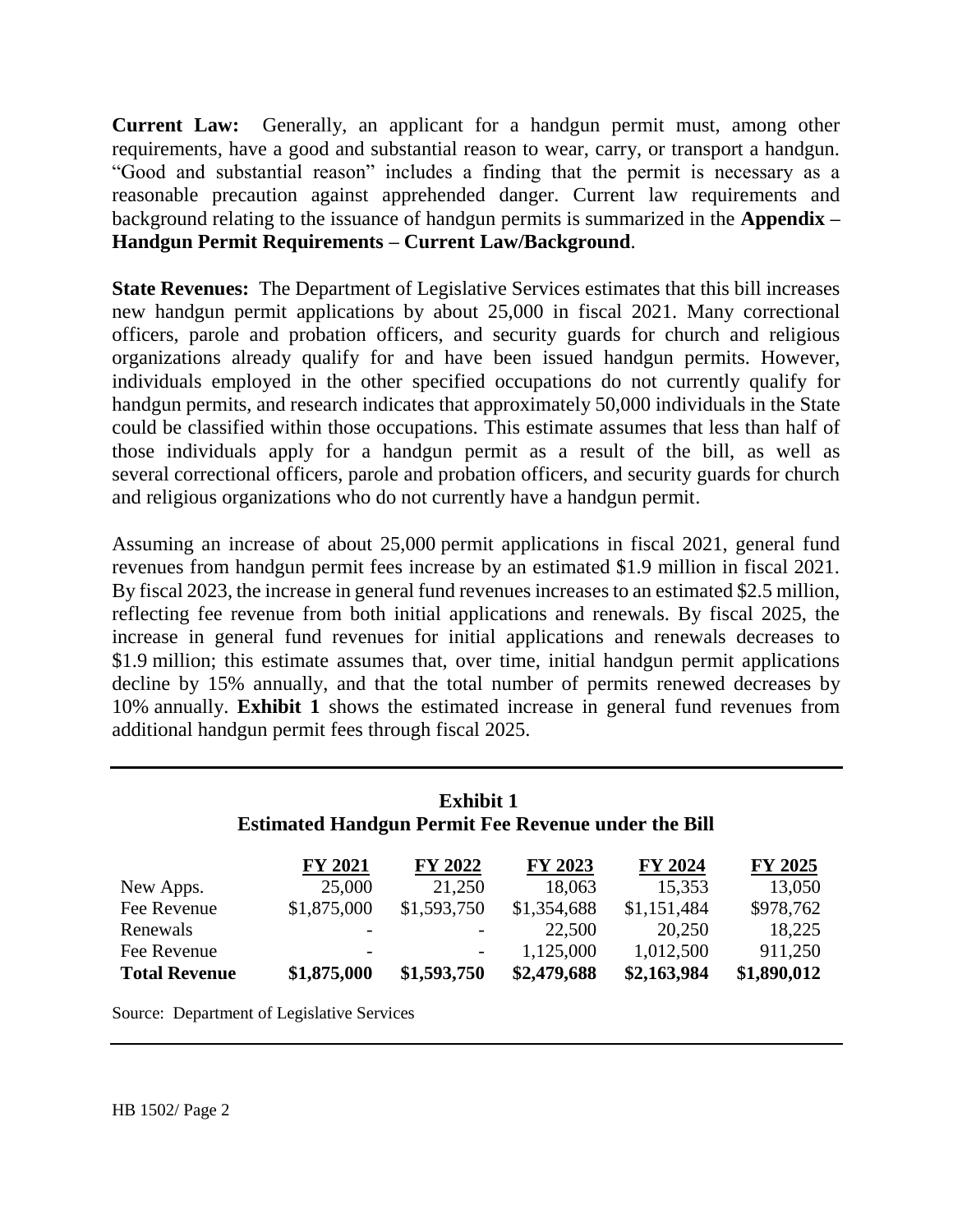**State Expenditures:** General fund expenditures for the Department of State Police (DSP) increase by an estimated \$492,219 in fiscal 2021, which reflects the bill's October 1, 2020 effective date. DSP advises that its Licensing Division requires eight hours to process one application. Based on an anticipated increase of approximately 25,000 applications in fiscal 2021, this estimate reflects the cost of hiring two troopers, four office service clerks, and two service clerk supervisors to process and issue the additional handgun permit applications, review and issue renewal permits, and prepare information relating to hearings. The estimate includes salaries and fringe benefits, one-time start-up costs, and ongoing operating expenses.

| <b>Positions</b>                         |           |
|------------------------------------------|-----------|
| Salaries and Fringe Benefits             | \$395,289 |
| <b>Motor Vehicle Purchases</b>           | 34,000    |
| Additional Police and Civilian Equipment | 59,120    |
| <b>Other Operating Expenses</b>          | 3,810     |
| <b>Total FY 2021 DSP Expenditures</b>    | \$492,219 |

Future year expenditures reflect full salaries with annual increases and employee turnover and ongoing operating expenses.

**Small Business Effect:** Because it is assumed that the bill leads to an increase in the number of handgun permits sought in the State, small businesses that provide firearm instruction may benefit from an increase in the demand for their services.

## **Additional Information**

**Prior Introductions:** None.

**Designated Cross File:** None.

**Information Source(s):** Maryland Institute for Emergency Medical Services Systems; Baltimore, Garrett, and Montgomery counties; Maryland Association of Counties; City of Laurel; Maryland Municipal League; Maryland Department of Health; Department of Public Safety and Correctional Services; Department of State Police; Department of Legislative Services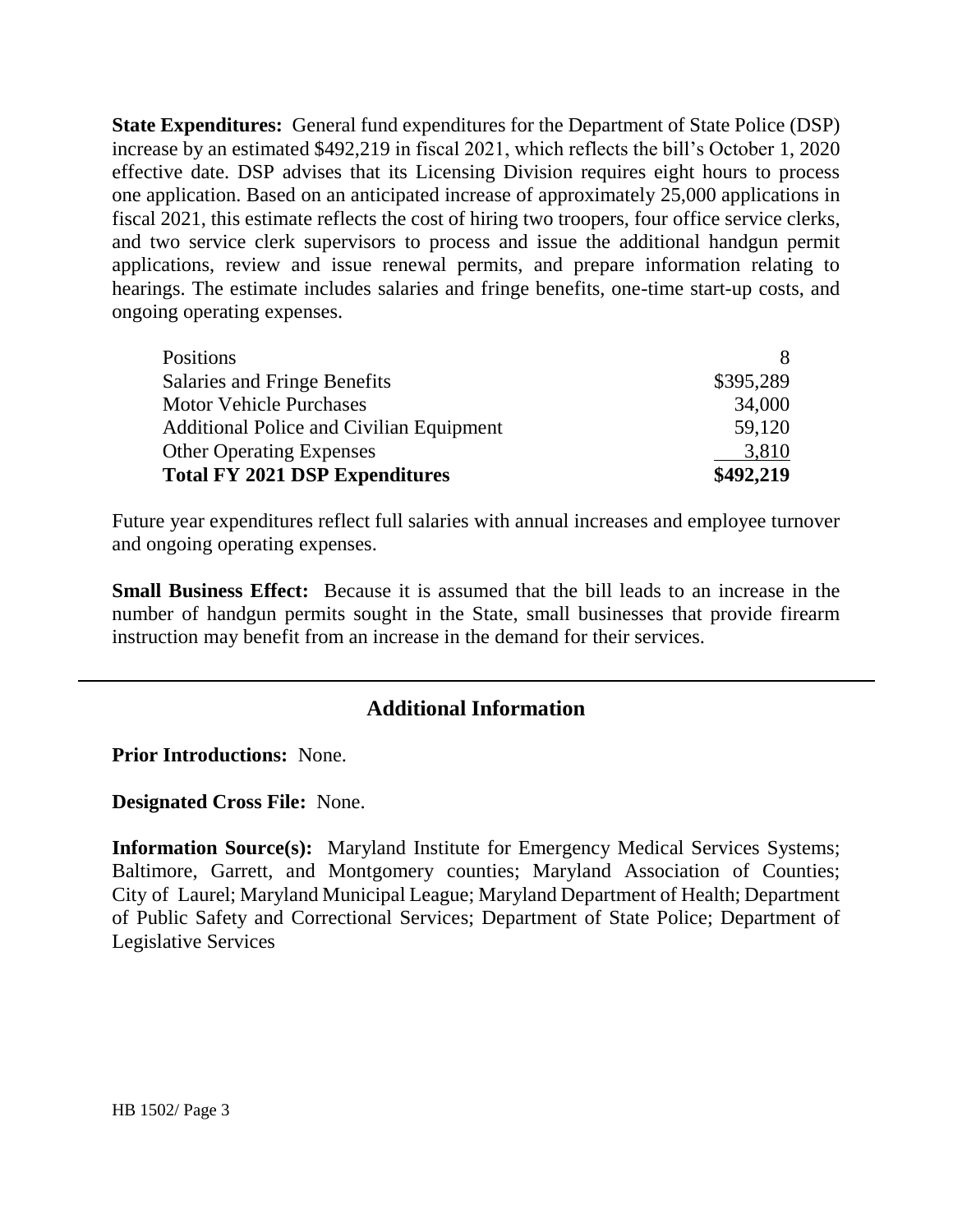**Fiscal Note History:** First Reader - March 3, 2020 mr/lgc

Analysis by: Shirleen M. E. Pilgrim Direct Inquiries to:

(410) 946-5510 (301) 970-5510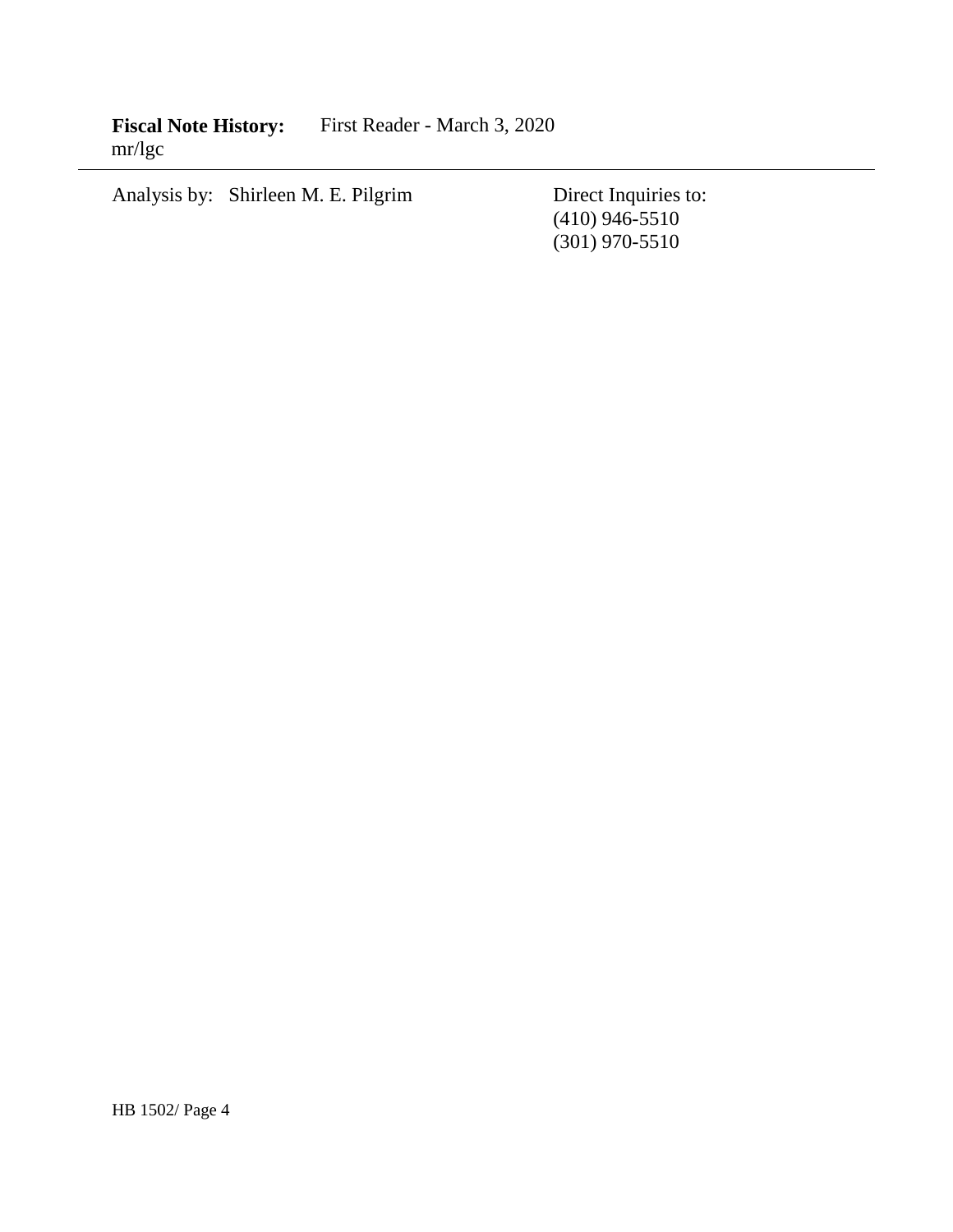# **Appendix – Handgun Permit Requirements – Current Law/Background**

Generally, with certain exceptions, to be issued a handgun permit by the Secretary of State Police, an applicant (1) must be 18 or older; (2) must not have been convicted of a felony or misdemeanor for which a sentence of imprisonment for more than one year has been imposed or, if convicted, must have been pardoned or been granted relief under federal law; (3) must not have been convicted of a controlled dangerous substance violation and must not presently be an addict, a habitual user of a controlled dangerous substance, or an alcoholic; (4) must not exhibit a propensity for violence or instability which may reasonably render possession of a handgun a danger to the applicant or another; (5) must have successfully completed, prior to application and each renewal, a specified firearms training course approved by the Secretary; (6) if younger than 30, must not have been committed to a facility for juveniles for longer than one year or adjudicated delinquent for a crime of violence, a felony, or misdemeanor that carries a statutory penalty of more than two years; and (7) must have a good and substantial reason to wear, carry, or transport a handgun. "Good and substantial reason" includes a finding that the permit is necessary as a reasonable precaution against apprehended danger. The Secretary may limit the geographic area, circumstances, or times of day, week, month, or year in which a permit is effective.

A handgun permit applicant must successfully complete, prior to the application and each renewal, a firearms training course approved by the Secretary that includes (1) for an initial application, a minimum of 16 hours of instruction by a qualified handgun instructor, or 8 hours of instruction for a renewal application; (2) classroom instruction on State firearm law, home firearm safety, and handgun mechanisms and operation; and (3) a firearms qualification component that demonstrates the applicant's proficiency and use of the firearm.

An applicant for a permit is not required to complete a certified firearms training course if the applicant:

- is a law enforcement officer or a person who is retired in good standing from service with a law enforcement agency of the United States, the State, or any local law enforcement agency in the State;
- is a member, retired member, or honorably discharged member of the U.S. Armed Forces or the National Guard;
- is a qualified handgun instructor; or
- has completed a firearms training course approved by the Secretary.

HB 1502/ Page 5